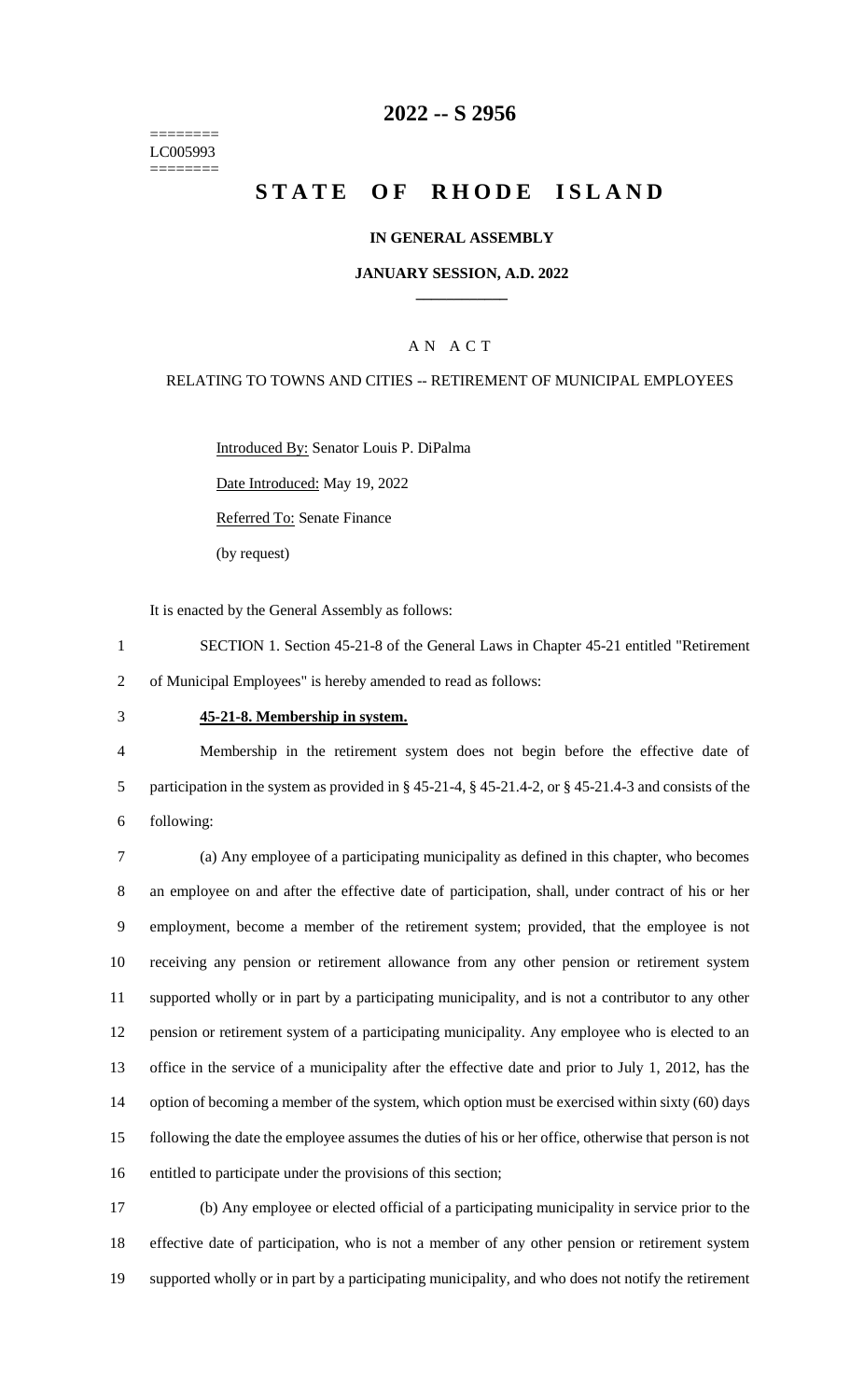1 board in writing before the expiration of sixty (60) days from the effective date of participation that he or she does not wish to join the system, shall automatically become a member; and

 (c) Any employee of a participating municipality in service prior to the effective date of participation, who is a member of any other pension or retirement system supported wholly or in part by a participating municipality on the effective date of participation of their municipality, who then or thereafter makes written application to join this system, and waives and renounces all accrued rights and benefits of any other pension or retirement system supported wholly or in part by a participating municipality, becomes a member of this retirement system and shall not be required to make contribution under any other pension or retirement system of a participating municipality, anything to the contrary notwithstanding.

 (d) Notwithstanding the provisions of this section, present firefighters employed by the town of Johnston shall establish a pension plan separate from the state of Rhode Island retirement system. If the town of Johnston is thirty (30) days or more late on employer or employee contributions to the pension plan, the auditor general is authorized to redirect any Johnston funds to cover the shortfall or to deduct that amount from any moneys due the town from the state for any purpose other than for education. Disability determinations of present firefighters shall be made by the state retirement board, subject to the provisions of § 45-21-19, at the town of Johnston's expense. All new firefighters hired by the town of Johnston shall become members of the state retirement system.

 (e) Notwithstanding the provisions of this section, any city of Cranston employees who are presently members of Teamsters Local Union No. 251, hired between the dates of July 1, 2005, and June 30, 2010, inclusive, and who are currently members of the retirement system established by this chapter may opt out of said retirement system and choose to enroll in a defined contribution plan (i.e., a 403(b) plan or equivalent thereof) established by the city of Cranston.

 (f) Notwithstanding the provisions of this section, any city of Cranston employees who are presently members of the Laborers International Union of North America Local 1322 hired between the dates of July 1, 2008, and June 30, 2013, inclusive, and who are currently members of the retirement system established by this chapter may opt out of said retirement system and choose to enroll in a defined contribution plan (i.e., a 403(b) plan or equivalent thereof) established by the city of Cranston.

 (g) Notwithstanding the provisions of this section, any city of Cranston employees who will be members of Teamsters Local Union No. 251, hired after June 30, 2010, shall be enrolled in a defined contribution plan (i.e., a 403(b) plan or equivalent thereof) established by the city of Cranston and shall not be a member of the retirement system established by this chapter.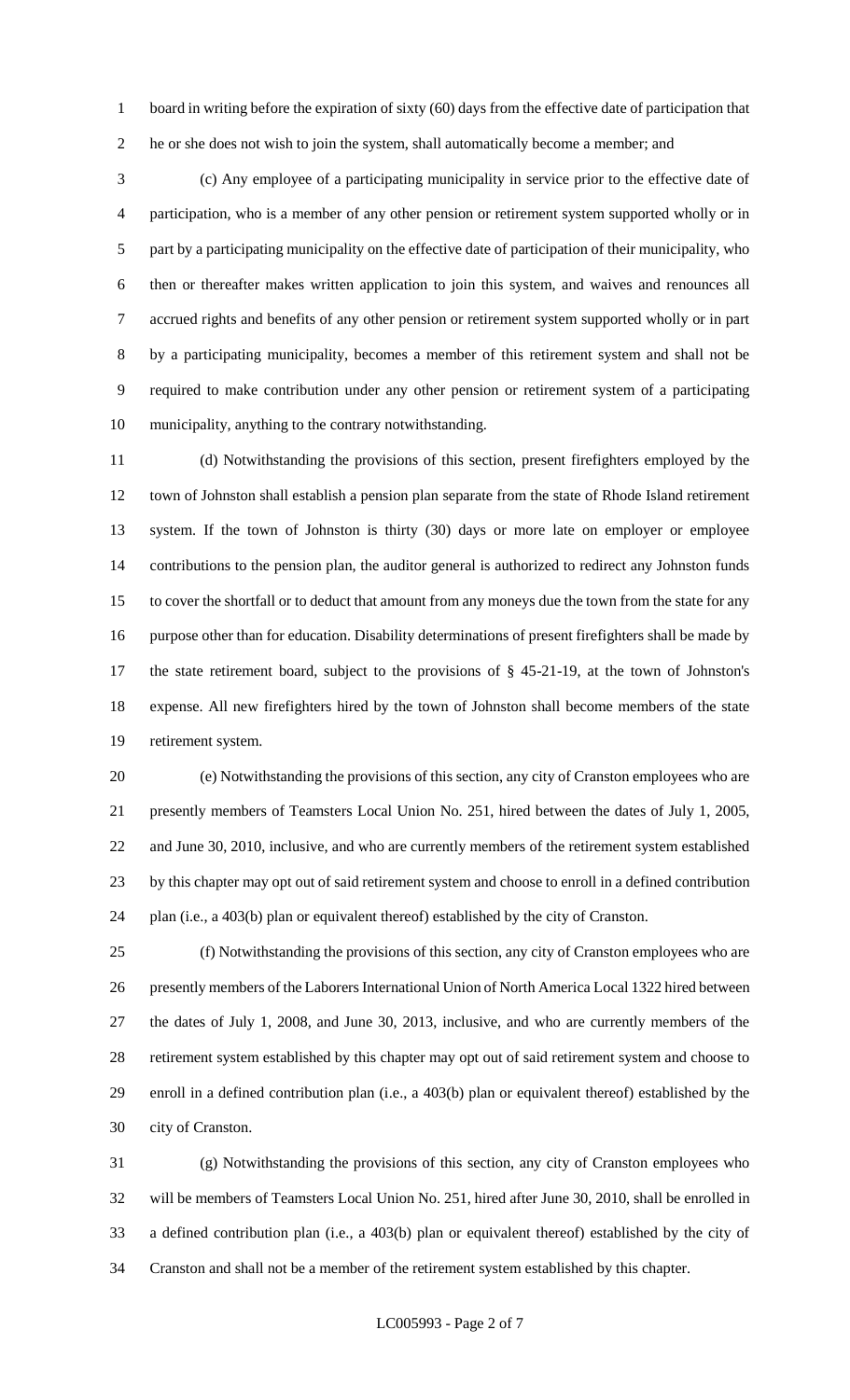(h) Notwithstanding the provisions of this section, any city of Cranston employees who are presently members of the Laborers International Union of North America Local 1322 hired after April 23, 2013, shall be enrolled in a defined contribution plan (i.e., 403(b) plan or equivalent thereof) established by the city of Cranston and shall not be a member of the retirement system established by this chapter.

 (i) Notwithstanding the provisions of this section, any city of Cranston employees defined in subsections (e) and (f) of this section shall be precluded from purchase of service credit for time served on or after July 1, 2010, while participating in the defined contribution plan (i.e., a 403(b) plan or equivalent thereof) established by the city of Cranston should the member cease employment with the city of Cranston or Teamsters Local Union No. 251 and re-enter the system with another participating employer who has accepted the provisions as defined, in § 45-21-4.

 (j) Notwithstanding the provisions of this section, any town of Middletown employees, who will be members of the Teamsters Local Union No. 251 bargaining unit, hired after June 30, 14 2012, and who are not at the time of hire active members of the retirement system established by 15 this chapter and who were never active members of the retirement system established by this 16 chapter, and any town of Middletown employees who are employed as full-time civilian 17 dispatchers, hired after June 30, 2012, and who are not at the time of hire active members of the 18 retirement system established by this chapter and who were never active members of the retirement 19 system established by this chapter, and any town of Middletown employees who are not affiliated 20 with any recognized collective bargaining representative or union hired after June 30, 2012, and who are not at the time of hire active members of the retirement system established by this chapter 22 and who were never active members of the retirement system established by this chapter, shall be enrolled in a defined contribution plan (i.e., a 403(b) plan or equivalent thereof) established by the town of Middletown and shall not be members of the retirement system established by this chapter. Said town of Middletown employees defined herein shall be precluded from the purchase of service credit for time served on or after July 1, 2012, while participating in the defined contribution plan (i.e., a 403(b) plan or equivalent thereof) established by the town of Middletown should the member cease employment with the town of Middletown or in the Teamsters Local Union No. 251 bargaining unit and re-enter the system with any participating employer who has accepted the provisions as defined in § 45-21-4. Any town of Middletown employees hired after June 30, 2022, who are at the time of hire active members of the retirement system established by this chapter or 32 who were previously active members of the retirement system established by this chapter shall 33 remain as such active members or shall be re-instated as active members, as the case may be, and 34 shall not be enrolled in a defined contribution plan (i.e., a 403(b) plan or equivalent thereof)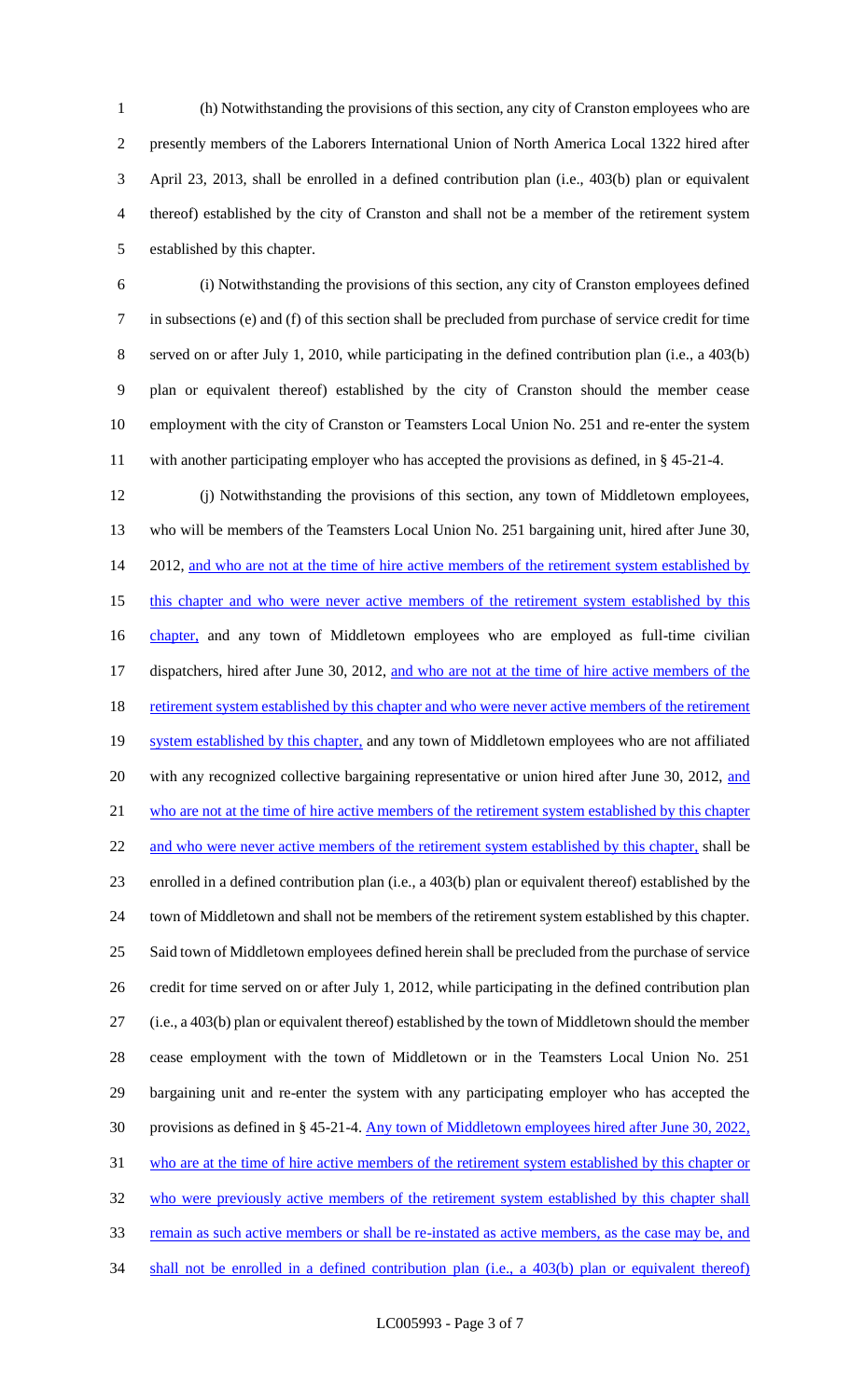established by the town of Middletown. Moreover, any town of Middletown employee who was at 2 the time of hire an active member of the retirement system established by this chapter or who was previously an active member of the retirement system established by this chapter, but who was forced to become or remain an inactive member by virtue of their having been hired by the town 5 of Middletown at a time when such was required by law, may (by December 31, 2022, and not thereafter) request in writing to be dis-enrolled from the town of Middletown's defined contribution plan and to have their contributions refunded to them; to be reinstated as an active member of the retirement system established by this chapter; and to be allowed to purchase service credit for their service while participating in Middletown's defined contribution plan (notwithstanding the 10 preclusion provided above in this subsection), which request, if timely made, shall be allowed. To 11 be clear, persons reinstated under the terms of this section as active members of the retirement 12 system established by this chapter shall be reinstated only with such service credits, if any, as they 13 may have earned or purchased in accordance with the law and are thereafter subject to all laws and 14 rules otherwise applicable to active members. (k) Notwithstanding the provisions of this section, any town of Middletown employees, who will be members of the Middletown Municipal Employees Association NEARI Local 869 17 bargaining unit hired after June 30, 2012, and who are not at the time of hire active members of the 18 retirement system established by this chapter and who were never active members of the retirement 19 system established by this chapter, shall be enrolled in a defined contribution plan (i.e., a 403(b) plan or equivalent thereof) established by the town of Middletown and shall not be members of the retirement system established by this chapter. Said town of Middletown employees defined herein shall be precluded from the purchase of service credit for time served on or after July 1, 2012, while participating in the defined contribution plan (i.e., a 403(b) plan or equivalent thereof) established by the town of Middletown should the member cease employment with the town of Middletown or in the Middletown Municipal Employees Association NEARI Local 869 bargaining unit and re- enter the system with any participating employer who has accepted the provisions as defined in § 45-21-4. Any town of Middletown employees hired after June 30, 2022, who are at the time of hire 28 active members of the retirement system established by this chapter or who were previously active 29 members of the retirement system established by this chapter shall remain as such active members or shall be re-instated as active members, as the case may be, and shall not be enrolled in a defined contribution plan (i.e., a 403(b) plan or equivalent thereof) established by the town of Middletown. 32 Moreover, any town of Middletown employee who was at the time of hire an active member of the retirement system established by this chapter or who was previously an active member of the

34 retirement system established by this chapter, but who was forced to become or remain an inactive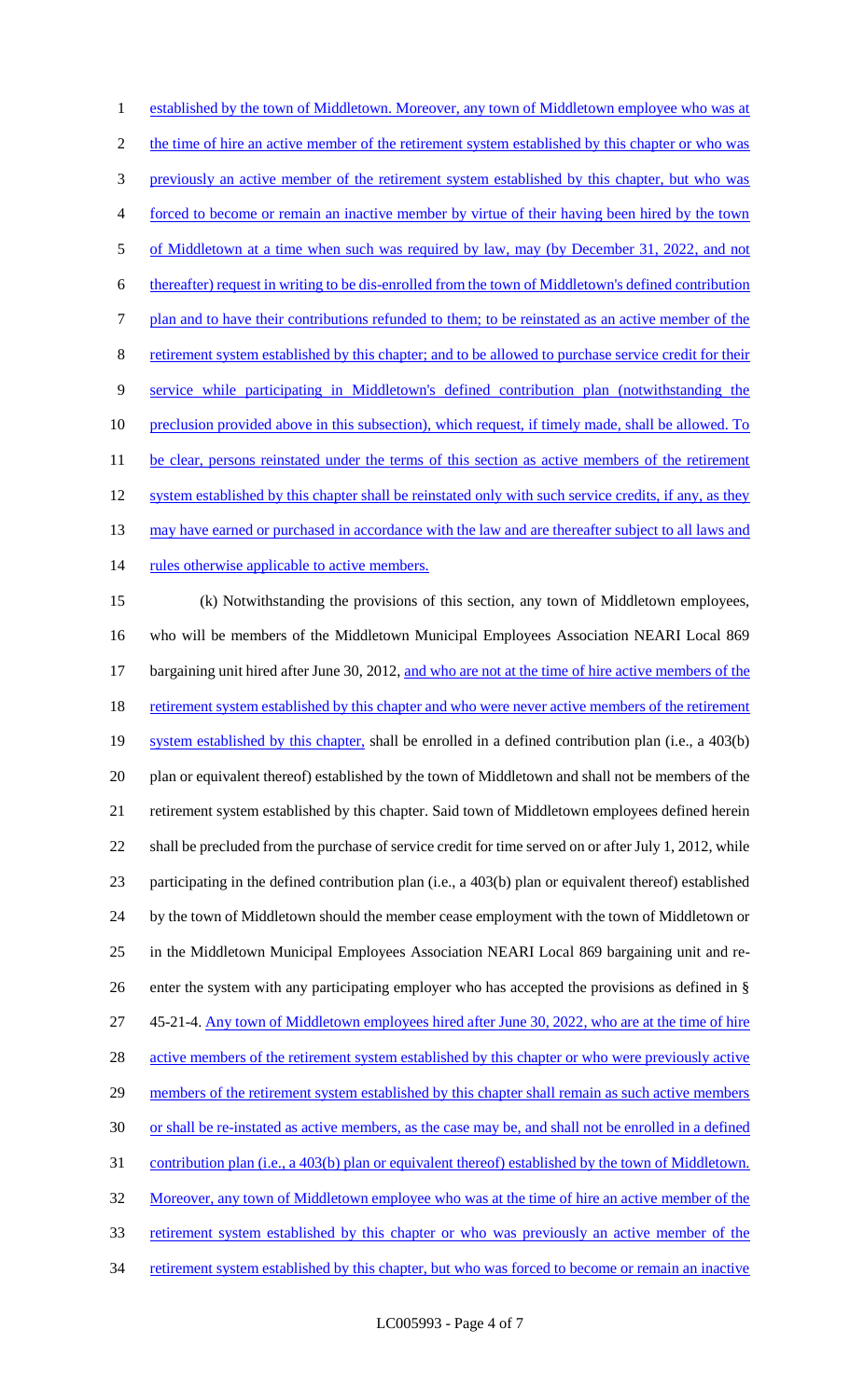1 member by virtue of their having been hired by the town of Middletown at a time when such was required by law, may (by December 31, 2022, and not thereafter) request in writing to be disenrolled from the town of Middletown's defined contribution plan and to have their contributions refunded to them; to be reinstated as an active member of the retirement system established by this chapter; and to be allowed to purchase service credit for their service while participating in Middletown's defined contribution plan (notwithstanding the preclusion provided above in this subsection), which request, if timely made, shall be allowed. To be clear, persons reinstated under the terms of this section as active members of the retirement system established by this chapter shall be reinstated only with such service credits, if any, as they may have earned or purchased in 10 accordance with the law and are thereafter subject to all laws and rules otherwise applicable to 11 active members.

 (l) Notwithstanding the provisions of this section, any Cranston public school employees who will be members of National Association of Government Employees (NAGE), Local RI-153, hired after June 30, 2012, shall be enrolled in a defined contribution plan (i.e., a 401(a) plan or equivalent thereof) established by the Cranston school department and shall not be a member of the retirement system established by this chapter.

 (m) Notwithstanding the provisions of this section, any Cranston public school employees defined in subsection (l) shall be precluded from the purchase of service credit for time served on or after July 1, 2012, while participating in the defined contribution plan (i.e., a 401(a) plan or equivalent thereof) established by the Cranston public schools should the member cease employment with the Cranston public schools or National Association of Government Employees (NAGE), Local RI-153 and re-enter the system with another participating employer who has accepted the provisions as defined in § 45-21-4.

 (n) Notwithstanding the provisions of this section, the chief of police for the city of Cranston who was hired on or about September 2014, shall be enrolled in a defined contribution plan (i.e., 401(a) plan or any equivalent thereof) established by the city of Cranston, and shall not be a member of the retirement system established by this chapter.

 (o) Notwithstanding the provisions of this section, any town of Middletown employees, 29 who will be members of the Middletown Fraternal Order of Police, Lodge #21, and hired as full- time police officers after June 30, 2021, shall be enrolled in a defined contribution plan (i.e., a 401(a) plan or equivalent thereof) established by the town of Middletown and shall not be members of the retirement system established by this chapter. Said town of Middletown employees defined herein shall be precluded from the purchase of service credit for time served on or after July 1, 34 2021, while participating in the defined contribution plan (i.e., a 401(a) plan or equivalent thereof)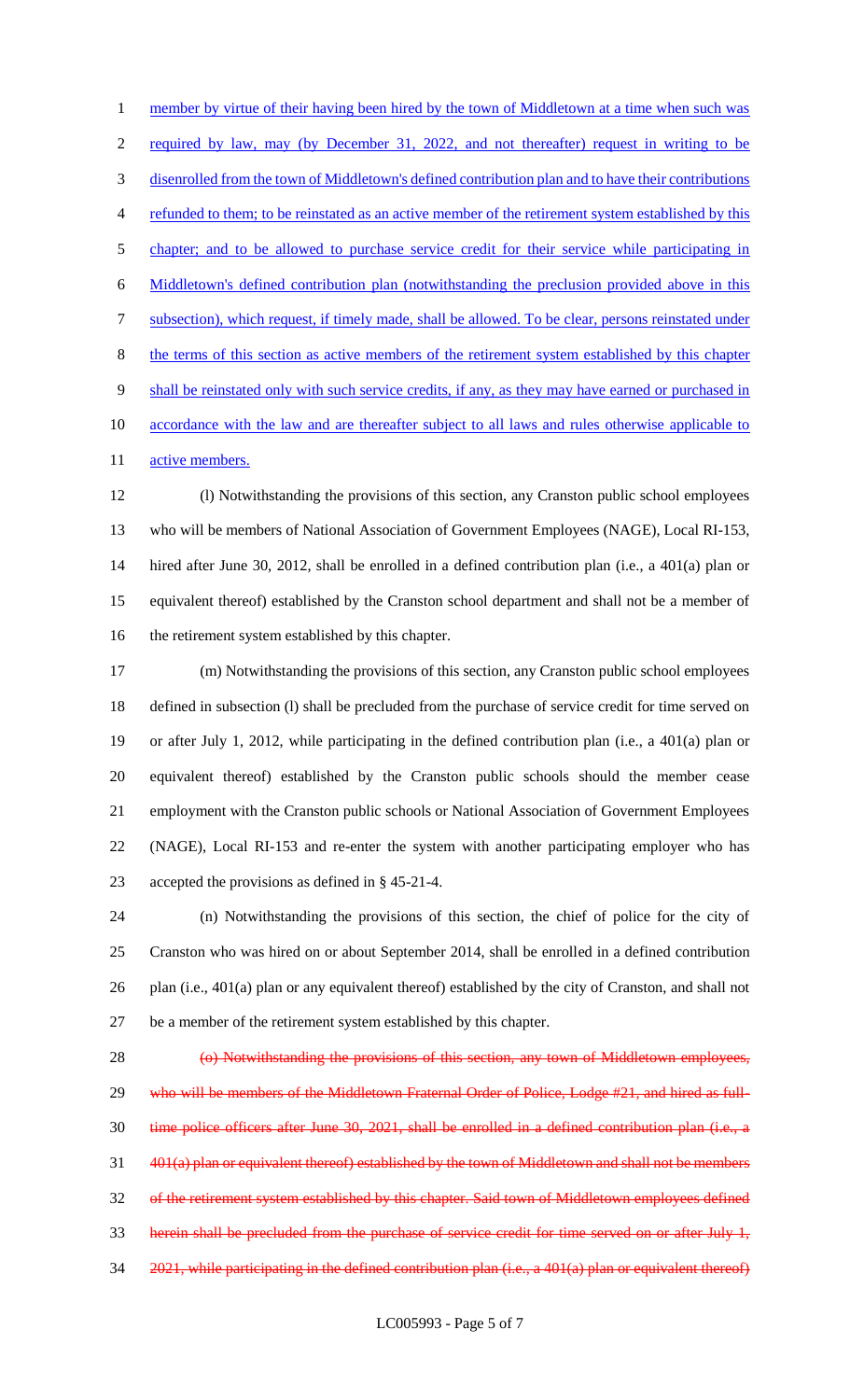- 1 established by the town of Middletown, should the member cease employment with the town of
- 2 Middletown or in the Middletown Fraternal Order of Police, Lodge #21 bargaining unit and re-
- 3 enter the system with any participating employer who has accepted the provisions as defined in §
- 4 45-21-4.
- 5 SECTION 2. This act shall take effect upon passage.

 $=$ LC005993 ========